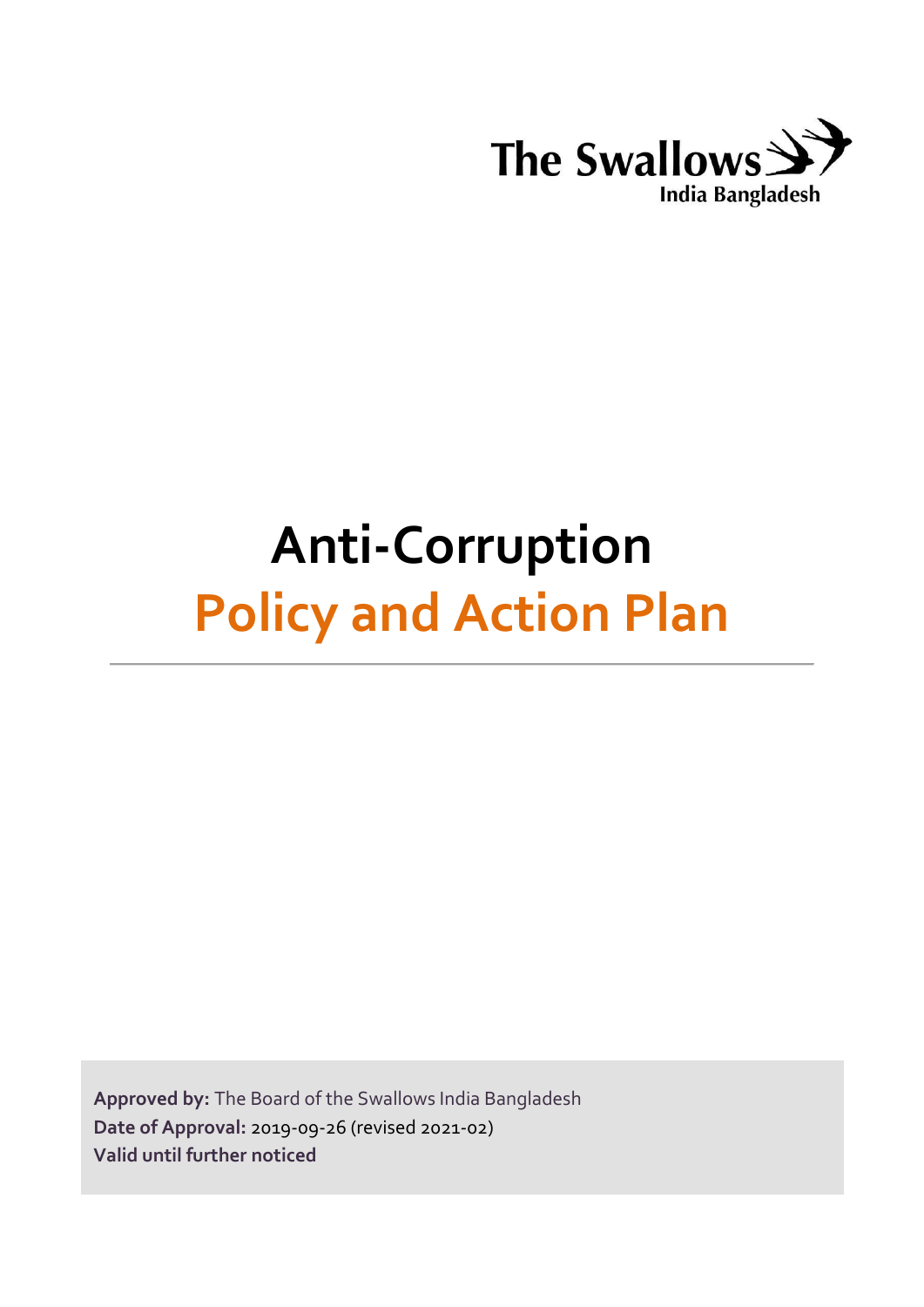# **Table of Contents**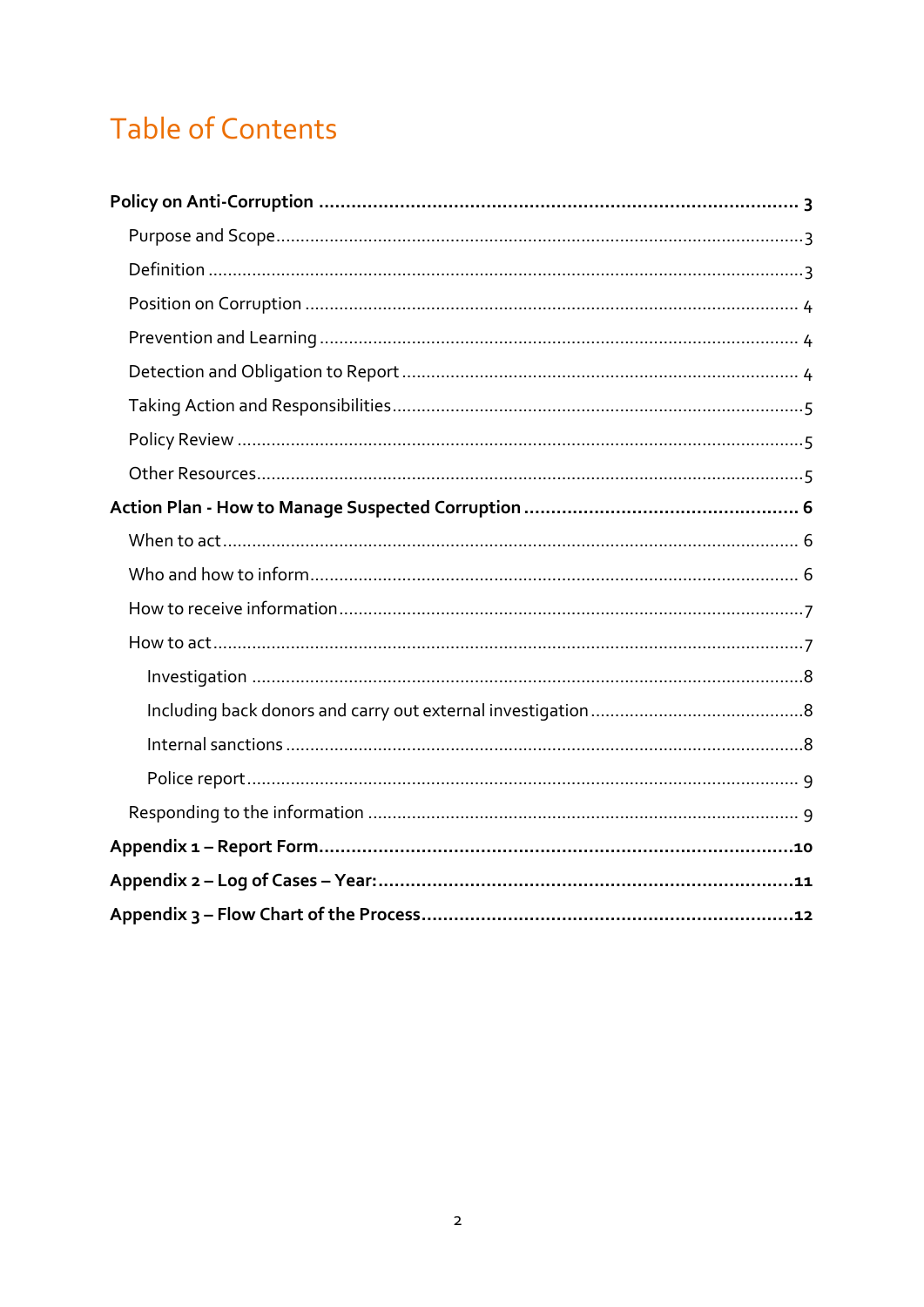## <span id="page-2-0"></span>Policy on Anti-Corruption

#### <span id="page-2-1"></span>**Purpose and Scope**

The purpose of The Swallows India Bangladesh's (hereafter The Swallows) Anti-Corruption Policy and Action Plan is to establish organisational procedures to prevent, detect, and effectively handle cases of corruption and malpractices towards our Code of Conduct. The aim is further to promote integrity and accountability, and to define clear roles, responsibilities, and steps of action in cases of suspected corruption.

The policy is applied within all The Swallows' operations and regards all employees, Board members, interns, volunteers, as well as others who are representing The Swallows in Sweden and in our programme countries. As long as The Swallows has agreements on funding from ForumCiv and our back donor Sida, we, as well as all our partners, are further to comply to ForumsCiv's and Sida's anti-corruption policies.

#### <span id="page-2-2"></span>**Definition**

The Swallows' definition of corruption is in line with Sida's definition that corruption is "an abuse oftrust, power or position forimproper gain.Corruption includes, among otherthings,taking and giving bribes – including bribing a foreign public official – embezzlement, conflict of interest and nepotism."

Other common forms of corruption include, but are not limited to:

- Fraud, theft, and other forms of diversion of resources for private gains.
- Petty corruption, which is the type of corruption that often occurs in small scale at local level, for example, to take out fees that does not exist for providing services.
- Unapplied procurement rules.
- Kickbacks, which is when a person gets paid, for example, from a supplier in order to make or keep a contract.
- Extortion, which is to obtain money, property, or services, from an individual or institution, through coercion.
- Nepotism or favouritism of an organisation or person because of personal relationships rather than their advantages or abilities.
- Misuse of position and power, for example, in the form of sexual exploitation or harassment, manipulation, or other forms of taking advantage of people.
- Negligence, concealing incidents that have occurred, or protecting corruptindividuals.

The Swallows follows the Swedish law on bribery, meaning that gifts should generally be avoided. However, at certain occasions, it could be regarded as impolite to turn down a gift. A gift could also at times be viewed as an acceptable symbol of appreciation. In such cases, the value of the gift must be considered, and can only be accepted if the gift is of very low value and never given with the intention, or giving the impression, that the gift will in any way influence the receiver's decision or work. Gifts that are deemed improper must not be accepted, and any obvious attempt of bribery must be turned down actively. Further directions can be found in The Swallows *Finance and Administration Manual*.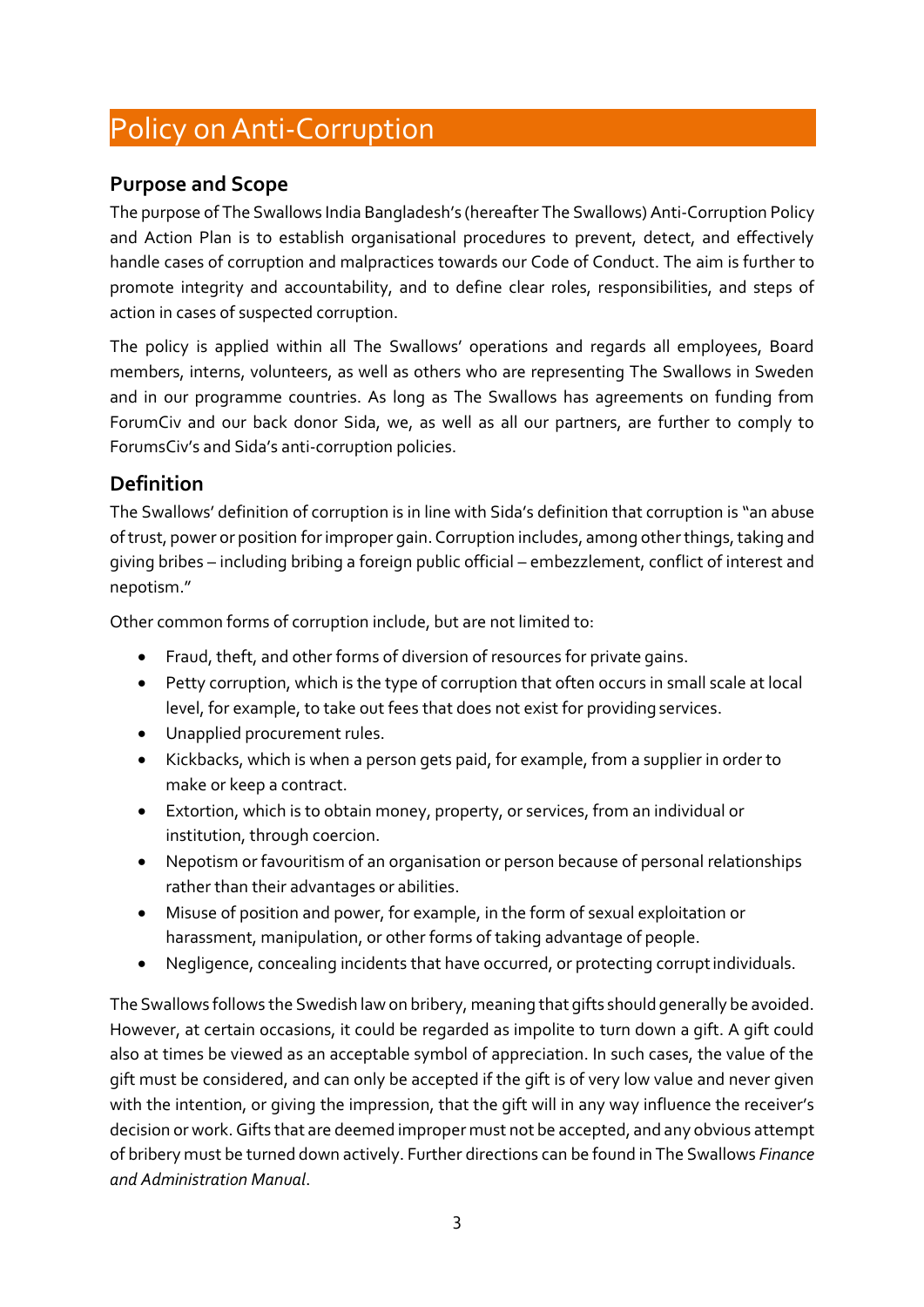#### <span id="page-3-0"></span>**Position on Corruption**

Corruption can be both structural and situational and poses negative influence on political, economic, social, and environmental development. It is one of the largest obstacles to development and peoples' possibilities to access their rights. Furthermore, corruption manifests in multiple ways and affects all people, but because of unequal power dynamics in society, people are affected differently.

The Swallows has a vision to work towards a world without poverty for all people, contribute to the achievement of social and economic justice, and to work for a sustainable environment. Therefore, we have a zero tolerance against corruption. The Swallows is committed to *always prevent, never accept, alwaysinform and always act* upon cases of suspected corruption and other irregularities. The Swallows also acknowledges that corruption is highly contextual and must be understood and dealt with thereafter. Reporting on suspicions is always encouraged and all investigations will be conducted with the opinion that no dishonest and/or intentional corruption has taken place until the investigation proves the opposite.

#### <span id="page-3-1"></span>**Prevention and Learning**

An essential part of our work against corruption is to work preventively against it, and this is the responsibility of all employees, volunteers, interns, board members, and others,representing The Swallows. The policy will be shared with all the above mentioned so that they are informed about the risk of corruption and their responsibilities in relation to *always prevent, never accept, always inform and always act* upon cases of suspected corruption and other irregularities. The Swallows is working actively with both strengthening organisational capacity and promoting a culture of transparency and integrity in order to prevent corruption. We focus on this both internally, within The Swallows, but also with all our partners.

Weak organisational capacity increases the risk of corruption. Clear rules and regulations, including segregation of duties and well-understood internal control routines, are the basis of preventing corruption. For example, the at-least-two principle (i.e. that there are always at least two people involved in authorising and approving payments) is an important and simple action to reduce the risk of corruption and fraud. Different types of activities have different challenges. We assess the risk of corruption and make plans to mitigate the risk in all our projects, programmes and activities within The Swallows according to our policies and guidelines.

Promoting an organisational culture focusing on transparency, integrity, trust and good governance is a key factor when preventing corruption but also for learning from our mistakes. By addressing the problem and building awareness and knowledge within The Swallows and our partners, the risk of corruption will decrease. To raise concerns about risks and weaknesses, and to suggest measures of mitigation, shall always be encouraged. We are also actively promoting our Action Plan on how to manage suspected corruption as well as the associated systems for documentation and logging.

#### <span id="page-3-2"></span>**Detection and Obligation to Report**

Corruption is often difficult to detect. Except for a culture of openness and transparency efficient monitoring of all our activities is an important element. The Swallows is both monitoring our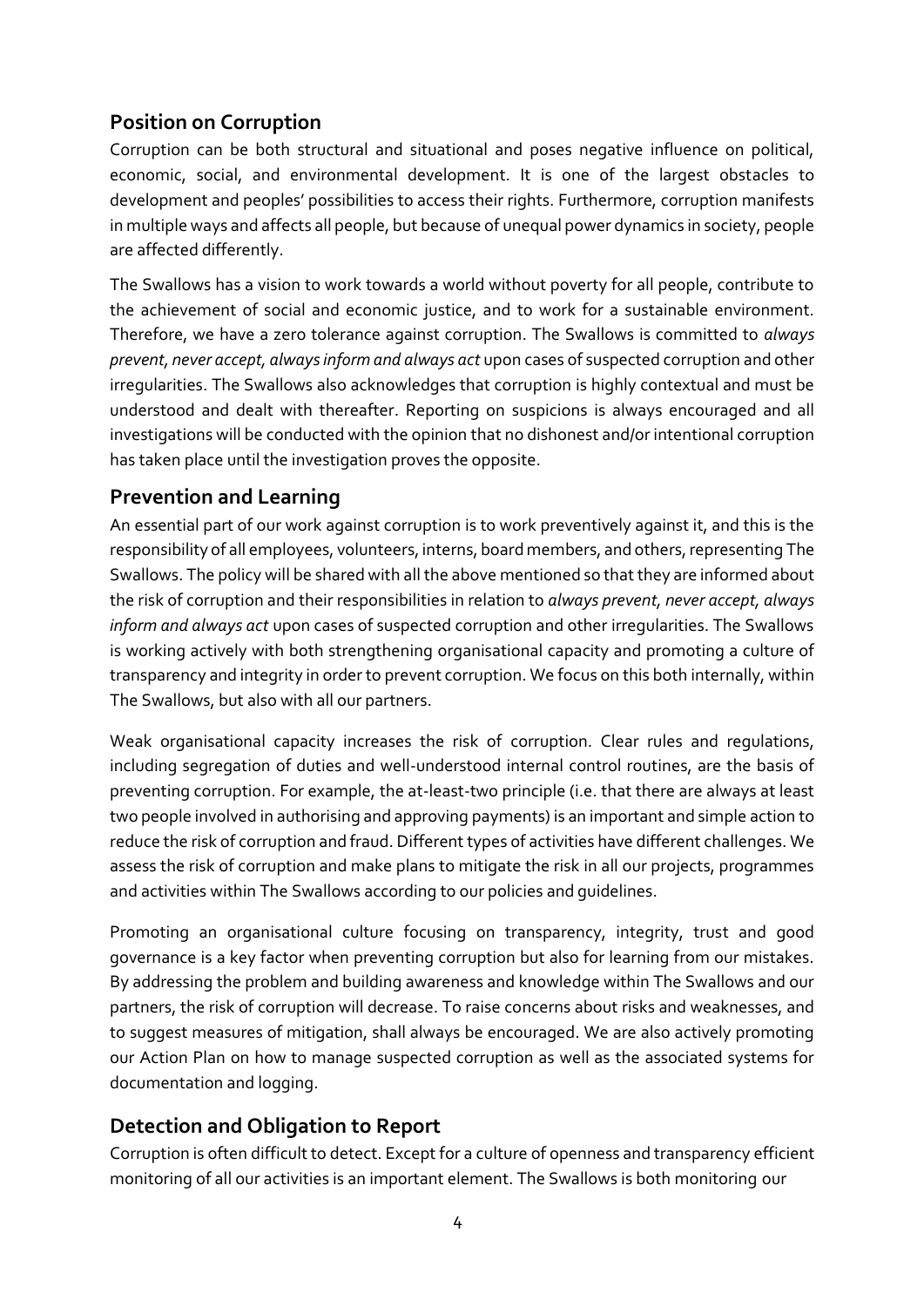<span id="page-4-3"></span>partners and being monitored by our back donors. The Swallows shall be sensitive to hints and information and always consider the risk of corruption. It is important to consider both our own and partners' governance structures, for example the selection of the board. Selection of participants in the programmes, hiring of temporary/short term staff and consultants, procurements, are examples of other areas to monitor and follow up actively. We strive to have an open and regular dialogue regarding these issues within The Swallows as well as with our partners. It is further important to review our own and partners' reports and to make sure that auditors are independent and changed regularly.

Everyone who are acting on behalf of The Swallows are obliged to immediately report any suspected case of corruption, malpractices towards our Code of Conduct, and other irregularities. This includes any suspicion against staff, Board members, interns, volunteers, someone acting on behalf of The Swallows, or any of our partner organisations. We also welcome reports on suspicion from outside The Swallows. Reports should primarily be made to the manager closest to you but can also be made to other persons within The Swallows. Information can also be reported anonymously through our Whistle Blowing Mechanism. Further details on how to report can be found in the Action Plan below.

#### <span id="page-4-0"></span>**Taking Action and Responsibilities**

All reports on suspected corruption, irregularities, or misconducts that are not in line with Swallows values and Code of Conduct must be investigated. The responsibility to investigate suspected cases of corruption, report to the Board, and the donors, lies on the Director. The Director can delegate that responsibility according to the Action Plan. The person who receive the information must hand it to the Director who will then inform the Board, the Controller and ForumCiv. All final decisions lie with the Board.

The investigation shall determine whether it is a case of corruption or other types of irregularities or misconducts. Based on this, The Swallows will take action according to the Action Plan. Security issues must be considered when a potential corruption case is discovered, and The Swallows will not endanger the security of any person in the processes.

#### <span id="page-4-1"></span>**Policy Review**

<span id="page-4-2"></span>This policy will be reviewed every three years, or when major changes has been made in either The Swallows' or our back donor's regulatory documents and requirements.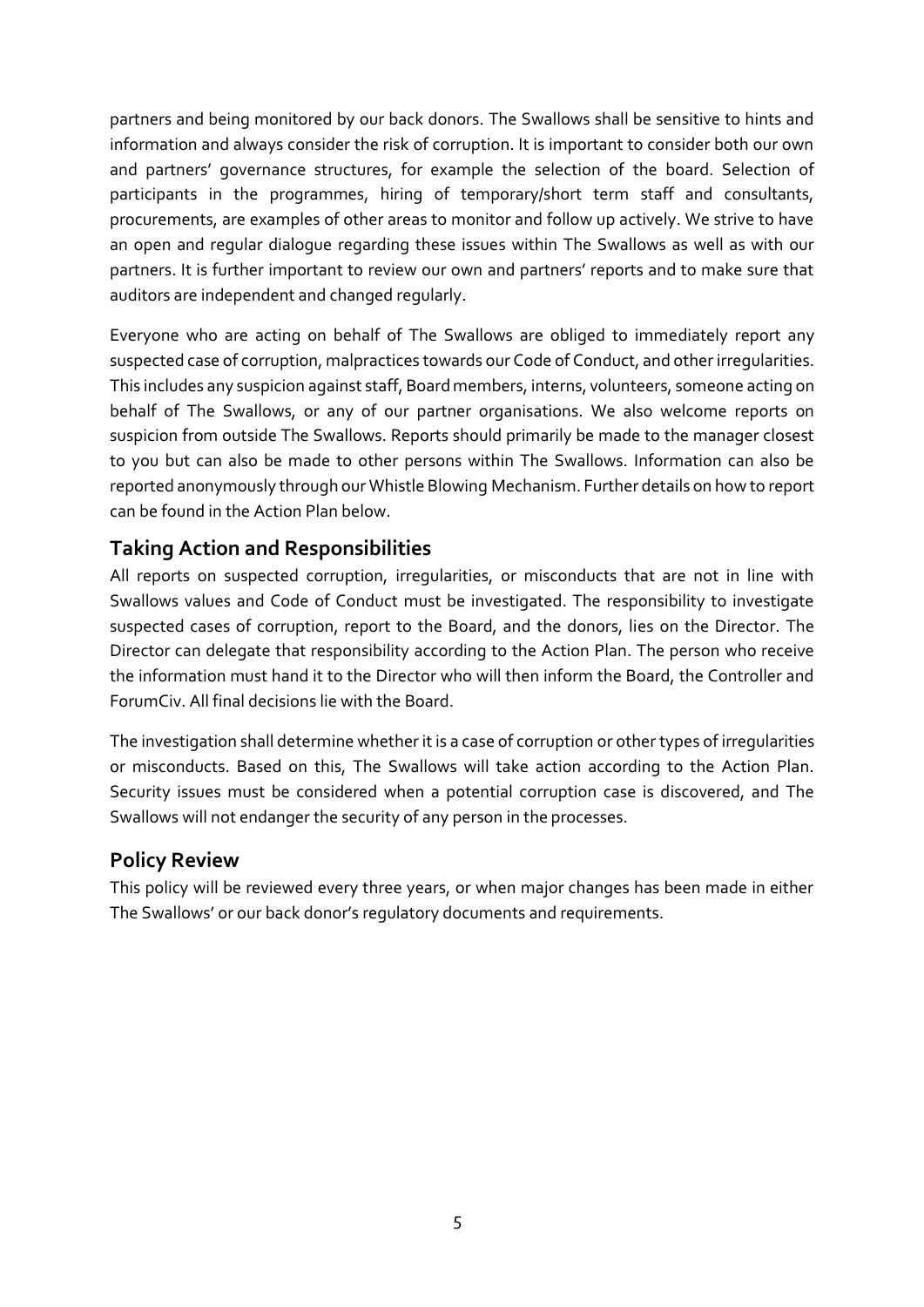### Action Plan - How to Manage Suspected Corruption

This Action Plan has been developed to provide a clear and safe procedure for reporting and raising concerns regarding The Swallows, our partners, and stakeholders, as well as to ensure an appropriate investigation process.

This Action Plan is based on our Anti-Corruption Policy which can be found above. The Swallows Anti-Corruption Policy and Action Plan is always included in our agreements with partners. Depending on current agreements with donors, for example Sida and ForumCiv, we are also obliged to adhere to their policies on anti-corruption.

#### <span id="page-5-0"></span>**When to act**

Everyone employed by or acting on behalf of Swallows or our partner organisations are obligated to react on any reports, suspicions or warning signals of corruption or other irregularities that are not in line with our organisation's values and Code of Conduct. We also welcome reports on suspicion from outside The Swallows. The Swallows will provide support throughout the whole process.

The suspicion does not have to identify a specific person or provide firm evidence; a suspicious course of events is enough. However, reports should always be submitted with honest intentions. To deliberately report false or malicious information is a serious misconduct. All reports will be treated seriously but with caution since incorrect information deriving from rumours or false accusations could damage individuals, The Swallows and/or our partner organisations. Therefore, all possible reasons for submitting information will be taken into consideration.

#### <span id="page-5-1"></span>**Who and how to inform**

In case of any suspicions of corruption or other irregularities within The Swallows or any of our partner organisations, there are different ways to report a suspicion, openly or anonymously:

- Oral or written report to the manager closest to you, any other manager at The Swallows, or the Director.
- Oral or written report to the Controller.
- Oral or written report to the Head of the Board.
- Report anonymously through the [Whistle Blowing](https://svalorna.org/om-oss/styrning-och-kontroll/visselblasartjanst/) Mechanism[.](https://svalorna.org/om-oss/styrning-och-kontroll/visselblasartjanst/)

Who to contact depends on the circumstances. One option is to inform the representative of The Swallows who is closest to you, who will then inform the Director, which in turn will inform the Board, Controller and ForumCiv. Itis also always possible tocontactthe Director directly, especially if the concern regards the representative closest to you. If the suspicion includes the whole management, it is instead possible to contact the Controller or Head of the Board. Reports can also be sent to any Swallows employee or member of the Board, if this feels more appropriate or safe. This person will then pass the information forward to the relevant person in the management.

Contact information can be found o[n The Swallows webpage.](https://svalorna.org/om-oss/kontakta-oss/)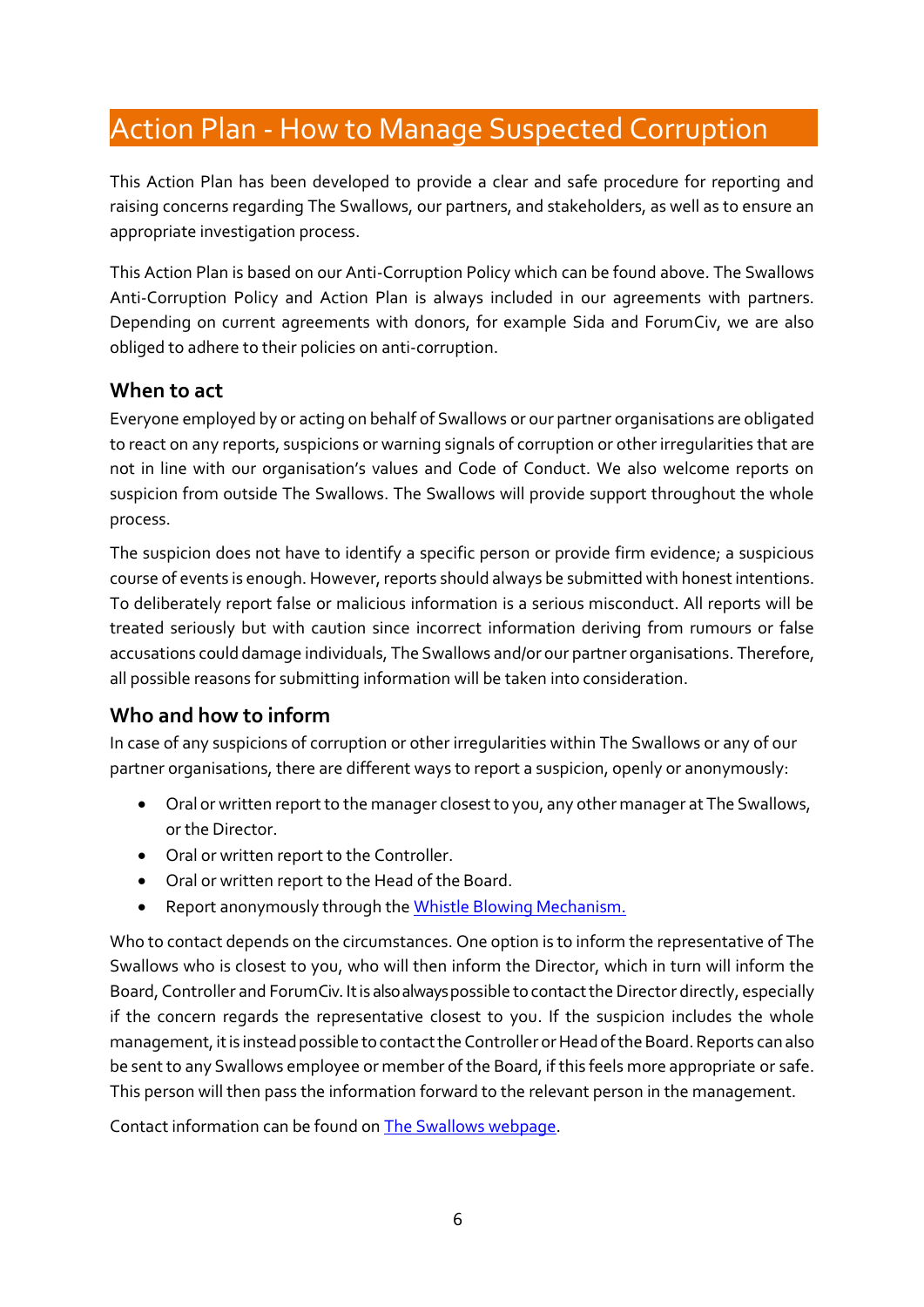If anyone wish to make an anonymous report information can be transferred through an external whistleblowing mechanism, that can be found [here.](https://svalorna.org/om-oss/styrning-och-kontroll/visselblasartjanst/)

The whistleblowing mechanism consists of a form which is connected to two email addresses – the Director and the Head of the Board. The purpose of the whistle blowing mechanism is to make it possible to report issues without any risk of victimisation, discrimination, or disadvantage. The whistleblowing mechanism can be used for reporting on Swallows staff as well as partner organisations. However, reporting anonymously mean that the informer loses the possibility to get a follow-up on the investigation. Moreover, with regard to today's technology and ability to, for example, trace IP addresses, we also recommend anyone who wishes to be anonymous to use a public computer and Wi-Fi, not to use their personal email, or to use an encrypted page or app for sending the message.

In serious cases where the informer distrusts Swallows' capacity to handle and investigate the case properly, ForumCiv should be contacted directly. Contact information can be found at ForumCiv['s webpage](https://www.forumciv.org/sv/om-oss/kontakt) and their reporting channel for whistle blowers can be found [here.](https://report.whistleb.com/en/ForumCiv)

#### <span id="page-6-0"></span>**How to receive information**

The Swallows has a zero tolerance against corruption. All cases of suspected corruption, malpractices towards our Code of Conduct, or other irregularities, which have been discovered or reported must be investigated.

The main responsibility to investigate suspicions of corruption lies on the Director. However, other persons could also receive information and should then report to the Director (or in some cases another relevant person, see *Who and how to inform*).

There is no difference between when information comes from a known or anonymous source. It is the assessment of the alleged circumstances that determines whether The Swallows proceed in the matter. Whether the information comes from a known or anonymous source, the person who receive the information should always strive to clarify the facts. The best way is to:

- 1. Establish a way to contact the informer (e.g. a telephone number or email address).
- 2. Get some verifiable facts that can be checked through other sources.
- 3. Get an idea of the motives behind the contact.

All reported cases should be documented and logged. See [Report Form](#page-9-0) an[d Log Form](#page-10-0) below.

#### <span id="page-6-1"></span>**How to act**

Regardless of the means of reporting, caution shall be taken during an on-going investigation to avoid any harm to people involved in the process. All information will be treated according to the Personal Data Act – read more at [Svalorna.org. I](https://svalorna.org/personuppgifter/)f an informer wants to remain anonymous, The Swallows must take extra care during the process not to reveal the source.

When receiving a suspicion or a report the information should be passed on according to the chapter above on [Who and How to Inform.](#page-5-1) Individual staff, inters, volunteers, or other people acting on behalf of The Swallows shall not take any further action without authorisation. Final decisions are always made by the Board.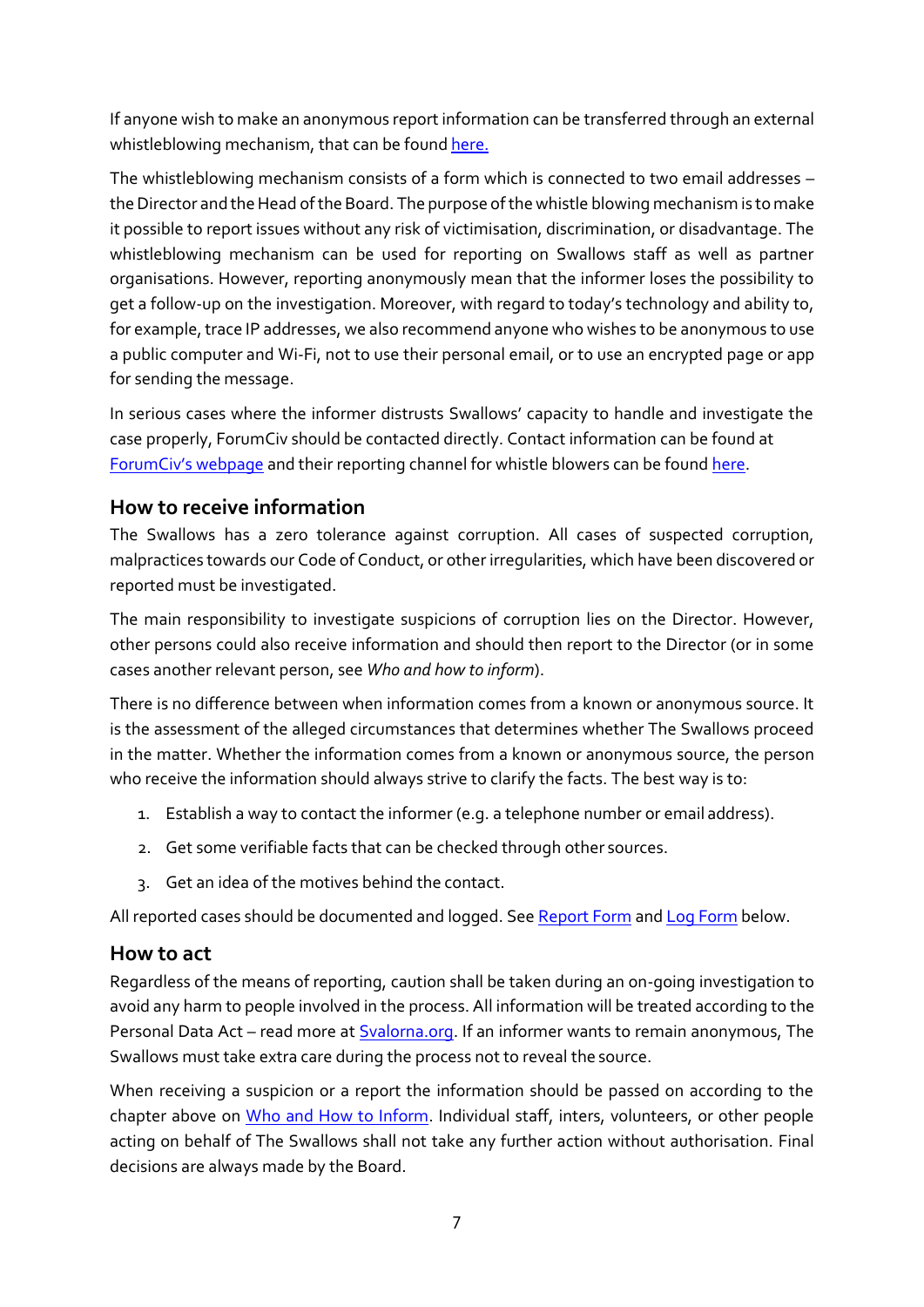#### <span id="page-7-0"></span>**Investigation**

- The Director is responsible for the investigation and elects an investigation group. The Director can also delegate the responsibility of the work to someone within the organisation, for example the Controller.
- The Director informs the Head of the Board, Controller, and Country representative(s) (if relevant).
- The Controller informs ForumCiv.
- The Investigation group will make an assessment based on the Anti-Corruption Policy and other relevant documents.
- The Board will take the final decision on what actions to take, in line with the Action Plan, the investigation, and agreements with ForumCiv.

Investigations should be conducted objectively, professionally, and according to authorised responsibilities. The investigation should not include more people than necessary to protect integrity. During the investigation, the investigation group decides on what and when to inform different stakeholders. It is important to protect and keep any materials that could be used as evidence.However, no documents regarding the investigation should be uploaded on SharePoint during the time of the investigation, instead these should be kept by the responsible investigation team or person. Only logs should be uploaded on SharePoint.

Moreover, when the suspicion regards a partner organisation, the organisation is obliged to investigate the situation and provide The Swallows with all necessary information.

#### <span id="page-7-1"></span>**Including back donors and carrying out external investigation**

As outlined in ForumCiv's Anti-Corruption Policy Framework, The Swallows "shall ensure that all matters are investigated and, if necessary, take legal proceedings against the person(s) who on good grounds may be suspected." The Swallows must also keep the responsible manager at Forum Syd continuously informed of the progress of the investigation.

In accordance with ForumCiv's General Conditions for Programme Support, The Swallows will immediately inform ForumCiv about suspicion of corruptions, malpractices, or other irregularities. The Swallows shall inform ForumCiv about the actions taken and report on the result of our investigations. The Director has the responsibility to inform ForumCiv. When needed, an external investigation shall be carried out as soon as possible by an independent, authorised or approved auditor. More information can be found in the general conditions from ForumCiv.

#### <span id="page-7-2"></span>**Internal sanctions**

In cases of corruption, The Swallows will apply sanctions against its employees and partner organisations in accordance with Swedish law and ForumCiv's and Sida's regulations. Partner organisations are responsible for sanctions regarding their employees and partners. Example of sanctions include:

• Warning – For minor misconduct the sanction may be clarification of rules and the issuing of a warning. If the behaviour is repeated other sanctions could be issued.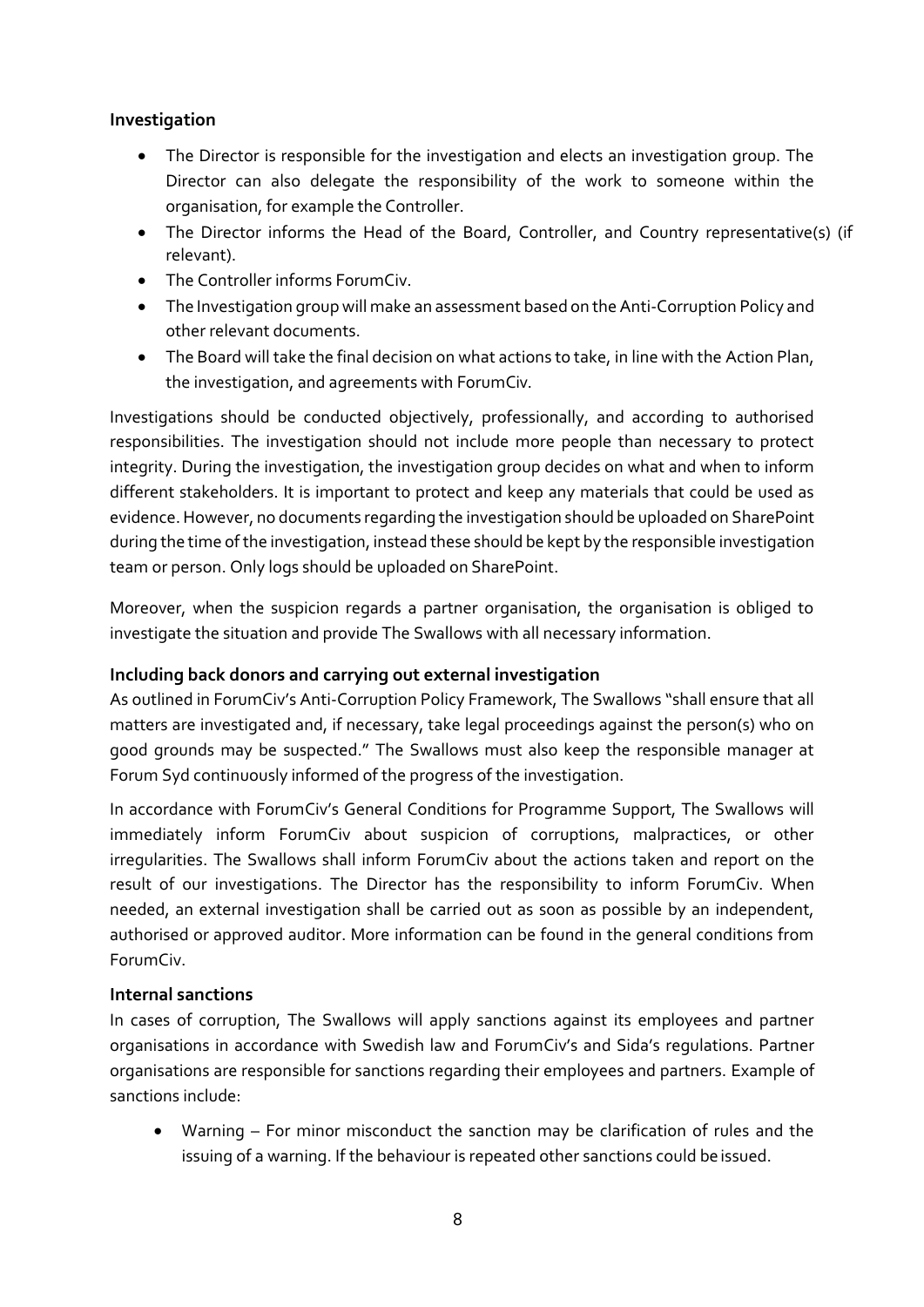- Termination of employment If a person(s) has been found guilty of corruption or severe mismanagement, it will have consequences for their employment. In severe cases it might result in dismissal.
- Repayment of funds According to contract, Swallows may request repayment of funds if the grant has not been used correctly.
- Termination of Contract When the contract has been breached, or when the partner organisation seems unwilling to cooperate, the contract may be terminated.

#### <span id="page-8-0"></span>**Police report**

Certain forms of corruption are against the law. The Swallows follows the law and if a crime has been conducted a police report will be made. A contact person will be appointed to handle the communication with the police. The Swallows and our partners are obliged to cooperate with the police investigation.

#### **Logging and reporting**

All incoming reports on suspicions of corruption, other irregularities or misconduct should be documented and logged through the [Report](#page-9-0) Form and Log of [Cases](#page-10-0) below. The Report Form shall be filled in by the Controller when the suspicion has been received and should then be handed over to the investigation team. The Log of cases shall be filled in by the Controller after the case has been investigated. The reporting of the investigation shall be done in accordance with our obligation to report to our donors in prescribed format. If and how information will be reported internally will be decided on case basis by the Investigation Group.

#### <span id="page-8-1"></span>**Responding to the information**

All reports on suspicions of corruption, misconduct or other irregularities which are not done anonymously should be acknowledged as soon as possible but ideally at least within five working days. The informer should be updated on how the information has been received and what actions have been taken within at least 30 days. The informer should also get the contacts for the person responsible in case of further questions. However, the person responsible will decide on how much information that can be shared and must always care for the integrity and safety of The Swallows and those involved.

### Appendices

- Appendix 1 Report Form
- Appendix 2 Log of cases
- Appendix 3 Flow Chart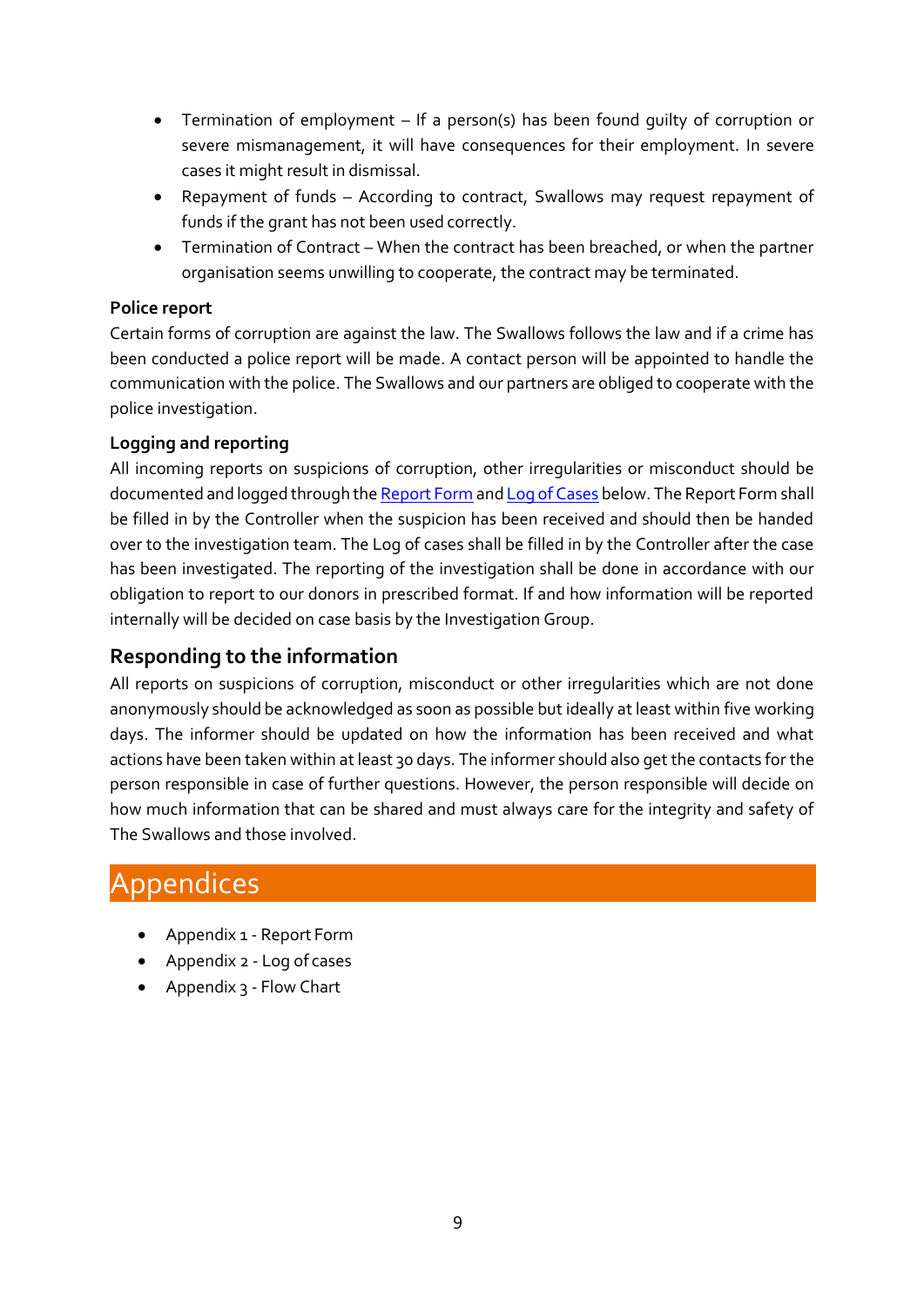# <span id="page-9-0"></span>**Appendix 1 – Report Form**

| <b>Report Form</b>                                                                                      |  |
|---------------------------------------------------------------------------------------------------------|--|
| Date:<br>Date the information is received                                                               |  |
| <b>Personal Details:</b><br>Name, contact details, if appropriate                                       |  |
| <b>Country and Organisation:</b><br>What office/organisation and country is the<br>issue regarding      |  |
| <b>Nature of Issue:</b><br>Brief outline of the issue                                                   |  |
| <b>Detail of Issue:</b><br>A detailed description of the issue, including<br>how the suspicion occurred |  |
| Who dealt with it:<br>Who is or has responded to the issue                                              |  |
| How it was dealt with:<br>Action taken to handle the issue                                              |  |
| Outcome:<br>What has happened as a result of the issue                                                  |  |
| Follow up:<br>Any action required as a result of the issue                                              |  |
| <b>Other information:</b><br>Any other relevant information                                             |  |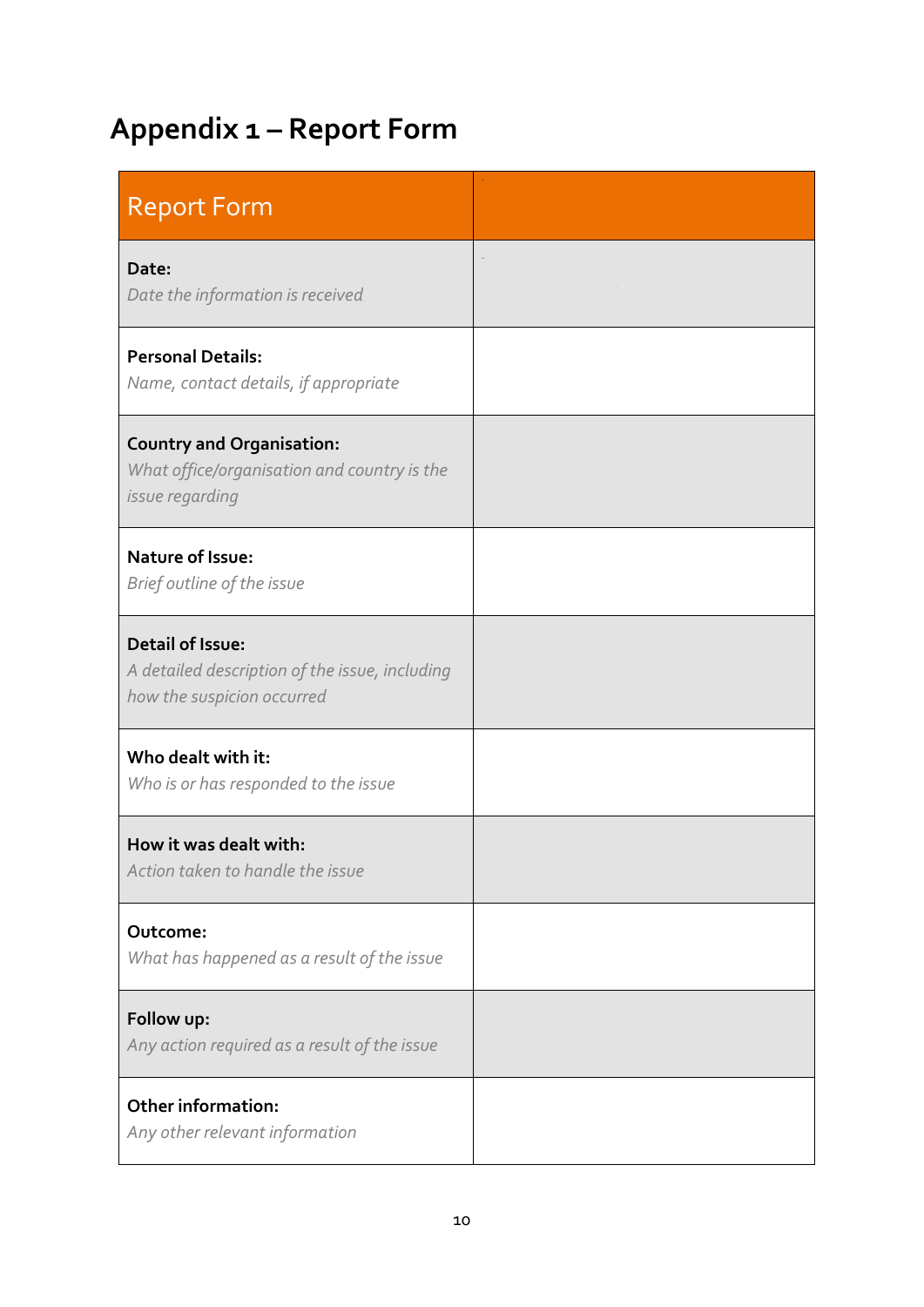# **Appendix 2 – Log of Cases – Year:**

<span id="page-10-0"></span>

| Date: | <b>Explain the case:</b> |  | Follow up required: |
|-------|--------------------------|--|---------------------|
|       |                          |  |                     |
|       |                          |  |                     |
|       |                          |  |                     |
|       |                          |  |                     |
|       |                          |  |                     |
|       |                          |  |                     |
|       |                          |  |                     |
|       |                          |  |                     |
|       |                          |  |                     |
|       |                          |  |                     |
|       |                          |  |                     |
|       |                          |  |                     |
|       |                          |  |                     |
|       |                          |  |                     |